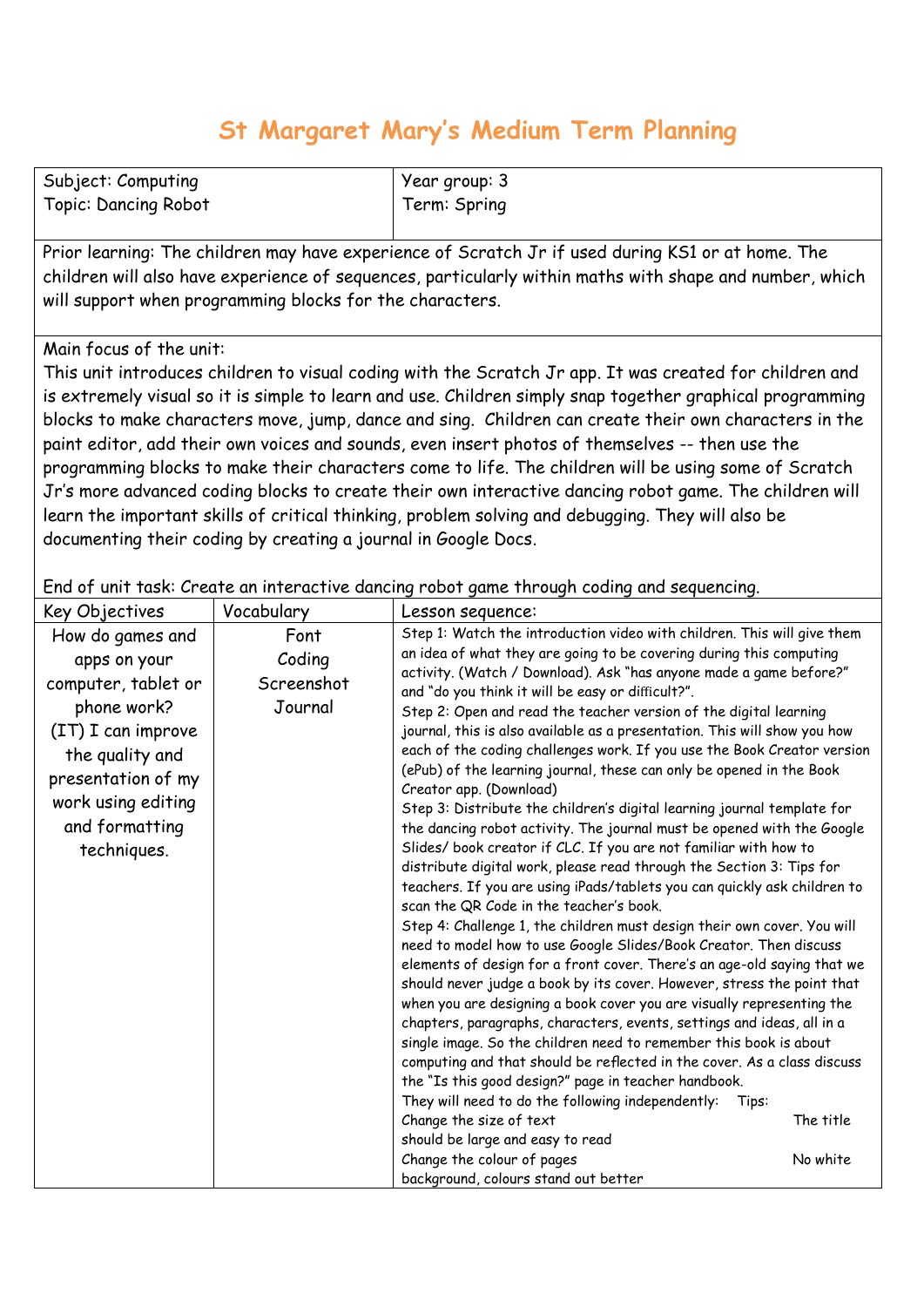|                      |               | Change the colour of text                                                | Make sure      |
|----------------------|---------------|--------------------------------------------------------------------------|----------------|
|                      |               | all text is readable                                                     |                |
|                      |               | Change the font                                                          | Only use       |
|                      |               | stylised fonts for titles                                                |                |
|                      |               | Change alignment of text                                                 | Paragraph text |
|                      |               | should be size 12                                                        |                |
|                      |               | Add shapes, emojis and images                                            | Use a          |
|                      |               | maximum of 4 emojis on the cover                                         |                |
|                      |               | Step 5: Challenge 2. About me: what games do children play? In this      |                |
|                      |               | task the children will get the opportunity to showcase how they use      |                |
|                      |               | technology. What are their favourite technologies? Phones, tablets,      |                |
|                      |               |                                                                          |                |
|                      |               | consoles or TV? What are their favourite apps and games? They must       |                |
|                      |               | explain why. The children will need to master a workflow, swapping       |                |
|                      |               | between apps, saving images and resizing images in Google Slides/Book    |                |
|                      |               | Creator. Once the children have created a technology mood board, they    |                |
|                      |               | can either type their justification/choices or use the add sound to      |                |
|                      |               | record their voice.                                                      |                |
|                      |               | Step 6: Challenge 3. Have you ever wondered how games and apps work?     |                |
|                      |               | What did you come up with? Pair up the children and ask them to          |                |
|                      |               | discuss the question. Children can either type their thoughts or use the |                |
|                      |               | add sound to record their voice. The key words to look for are code,     |                |
|                      |               | coding or instructions.                                                  |                |
|                      |               | Step 7: Ask a couple of children to present their work to the class.     |                |
|                      |               | Discuss their answers.                                                   |                |
|                      |               | Step 8: What is Coding? It's code that makes your technology work.       |                |
|                      |               | When someone makes an app or game they can't use any of the              |                |
|                      |               | languages that people normally use to speak to each other. For instance  |                |
|                      |               | you can't just shout at a computer and expect it to do want you want.    |                |
|                      |               | Instead you have to use a special language called a programming          |                |
|                      |               | language. There are hundreds of these! So code can simple be thought     |                |
|                      |               | of as instructions in a language that computers understand and coding    |                |
|                      |               | as the act of writing those instructions.                                |                |
|                      |               | Step 9: Get children to complete the self-assessment and computing       |                |
|                      |               | vocabulary pages in their journals.                                      |                |
| How can              | Code / Coding | Step 1: Restate the idea that coding is all about giving instructions.   |                |
| decomposition be     | Decomposition | "When button A is pressed make the character jump".                      |                |
| used to help with    | Command       | Step 2: Challenge 4. The children will be exploring the skill of         |                |
|                      |               | decomposing computing/coding problems. Decomposition is one of the       |                |
| coding?              | Repeat        | four cornerstones of Computer Science. It involves breaking down a       |                |
| What is an           | Loop          | complex problem or system into smaller parts that are more manageable    |                |
| algorithm?           | Algorithm     | and easier to understand. The smaller parts can then be examined and     |                |
| (CS) I can create a  | Sequencing    | solved or designed individually, as they are simpler to work with. Ask   |                |
|                      |               | the children to play a simple game for 15 minutes. We have chosen Mr     |                |
| simple flow diagram. |               | Jump but this can easily be replaced with another. Have the children     |                |
|                      |               | break the game up into smaller parts (decompose). Have them think        |                |
|                      |               | about the instructions used e.g "when tap jump," "If Mr Jump collides    |                |
|                      |               | with a spike the game ends" and "When game ends show the percentage      |                |
|                      |               | completed." Thinking about decomposing how games are made will help      |                |
|                      |               | later when the children make their own game. This task can be recorded   |                |
|                      |               | quickly in their journal. However, if you wish to extend this activity,  |                |
|                      |               | Popplet is a great app for mind mapping and decomposing problems.        |                |
|                      |               | Watch Popplet video on how to use and for extension ideas.               |                |
|                      |               | Step 3: Select a couple of children to share their answers on the board. |                |
|                      |               | Have the class discuss and give feedback, have they missed anything?     |                |
|                      |               | Step 4: Explain to the class that coding is all about instructions but   |                |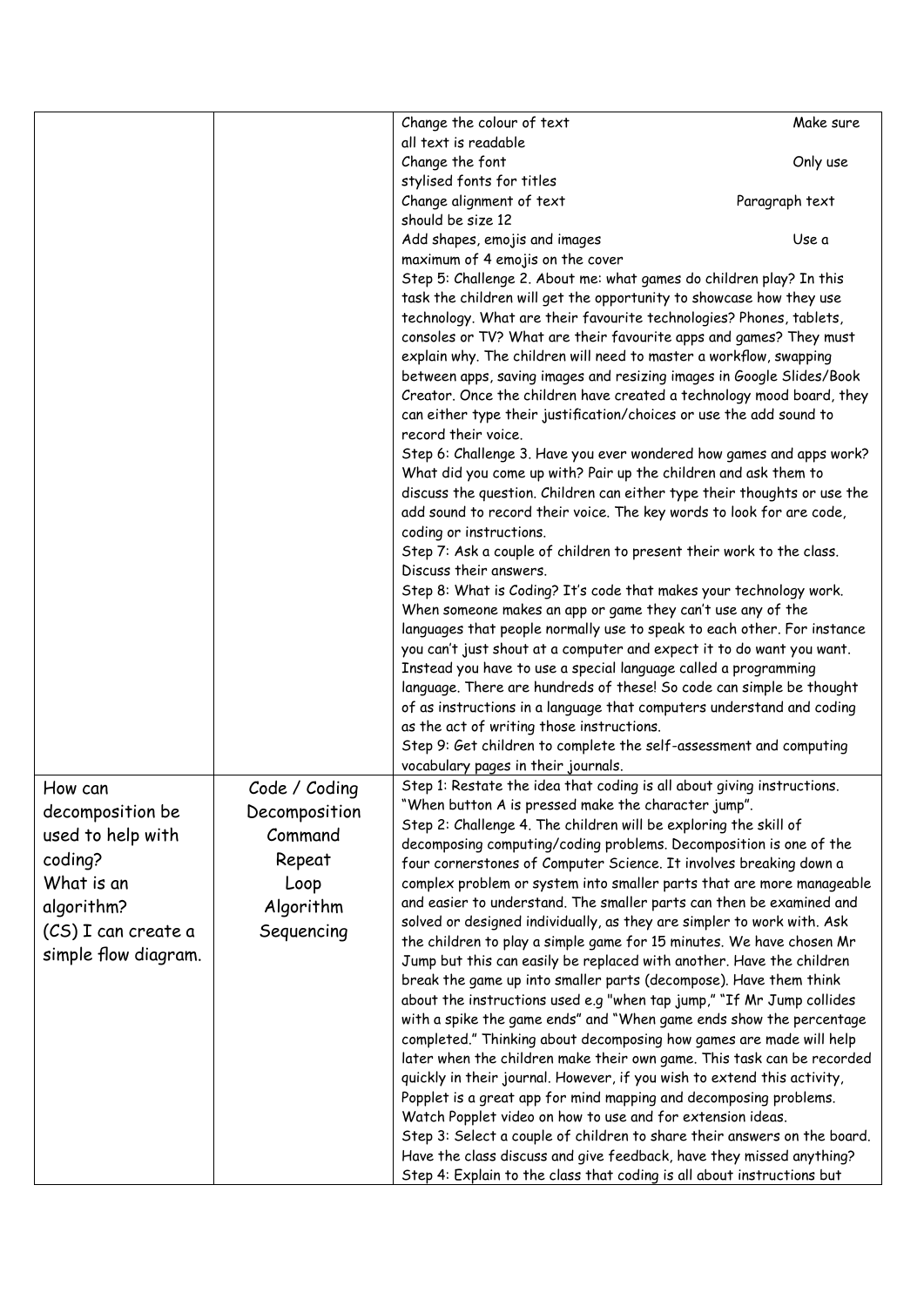| Step 1: Restate the idea - "a computer program is a sequence of<br>What is sequencing?<br>Debugging<br>instructions executed by a computer".<br>What is debugging?<br>Sequencing<br>Step 2: Challenge 7 & 8. Have the children complete these two<br>(CS) I can identify<br>App<br>sequencing challenges in their journals. Have a few children present<br>bugs (errors) in<br><b>Bugs</b><br>their answers. See who can complete the challenges in the fewest<br>Tablet<br>code and predict<br>possible moves.<br>Step 3: Model playing Lightbot to the children. If you are unsure how to<br>outcomes.<br>20 minutes to see how far they can get.<br>Demonstrate the following in Lightbot: Instructions need to be in the<br>correct sequence.<br>How to fix (debug) the instructions if they are in the wrong sequence.<br>How to remove any unnecessary instructions.<br>How to test the instructions.<br>How to screenshot the iPad screen while playing Lightbot. (This can be<br>done by pressing the "home button" and "power button" at the same<br>time. Do not hold down or you will turn off the iPad.)<br>Step 4: Have the children complete Challenge 9 & 10. If the children<br>want they can add their own screenshots to their journal. The aim is to<br>ensure the children can adequately explain the importance of<br>sequencing instructions and debugging. This is done by using the add<br>sound and record feature.<br>Step 5: Challenge 11 is an unplugged activity. You will need to print out<br>the instruction cards, holder pages and robot mask. The children will be<br>creating a computer program to make a robot dance. Start by getting<br>the children into pairs. One child will be the robot and only follow the<br>a choreographed dance sequence for the robot by using the instruction |  | there are different types of instructions. A "command" tells a computer<br>to do one thing. Computers can only make simple yes/no or true/false<br>"decisions." Sometimes you want the computer to do something more<br>than once. This is called a "repeat" or "loop". A set of instructions for a<br>task is known as an "algorithm". An algorithm is a bit like a recipe. You<br>may wish to act out the different types of instructions to help children<br>understand their meanings (See Mr Jump cards).<br>Step 5: Challenge 5. The children must sequence a set of instructions in<br>their journals. The instruction boxes can easily be moved and placed in<br>the correct order. Model this on the board but deliberately get it<br>wrong, then ask what would happen?<br>Step 6: Challenge 6. We have already started looking at flow charts, so<br>the children should have an idea of what the different boxes/shapes<br>mean. A flowchart is a visual representation of the sequence of steps<br>and decisions needed to perform a process. Each step in the sequence is<br>noted within a diagram shape. Steps are linked by connecting lines and<br>directional arrows. Get the children to create a simple flow chart by<br>copying and fixing the one from the teacher handbook.<br>Step 7: Have a couple of children present their work to the class.<br>Discuss their answers.<br>Step 8: Get children to complete the self-assessment and computing<br>vocabulary pages in their journals. |
|-----------------------------------------------------------------------------------------------------------------------------------------------------------------------------------------------------------------------------------------------------------------------------------------------------------------------------------------------------------------------------------------------------------------------------------------------------------------------------------------------------------------------------------------------------------------------------------------------------------------------------------------------------------------------------------------------------------------------------------------------------------------------------------------------------------------------------------------------------------------------------------------------------------------------------------------------------------------------------------------------------------------------------------------------------------------------------------------------------------------------------------------------------------------------------------------------------------------------------------------------------------------------------------------------------------------------------------------------------------------------------------------------------------------------------------------------------------------------------------------------------------------------------------------------------------------------------------------------------------------------------------------------------------------------------------------------------------------------------------------------------------------------------------------------------------------------------------|--|------------------------------------------------------------------------------------------------------------------------------------------------------------------------------------------------------------------------------------------------------------------------------------------------------------------------------------------------------------------------------------------------------------------------------------------------------------------------------------------------------------------------------------------------------------------------------------------------------------------------------------------------------------------------------------------------------------------------------------------------------------------------------------------------------------------------------------------------------------------------------------------------------------------------------------------------------------------------------------------------------------------------------------------------------------------------------------------------------------------------------------------------------------------------------------------------------------------------------------------------------------------------------------------------------------------------------------------------------------------------------------------------------------------------------------------------------------------------------------------------------------------|
| In this activity there are three elements the children should                                                                                                                                                                                                                                                                                                                                                                                                                                                                                                                                                                                                                                                                                                                                                                                                                                                                                                                                                                                                                                                                                                                                                                                                                                                                                                                                                                                                                                                                                                                                                                                                                                                                                                                                                                     |  | use Lightbot, please watch the teacher video in handbook. Give them 15-<br>instruction given. The other child will be the programmer and will create<br>cards.                                                                                                                                                                                                                                                                                                                                                                                                                                                                                                                                                                                                                                                                                                                                                                                                                                                                                                                                                                                                                                                                                                                                                                                                                                                                                                                                                   |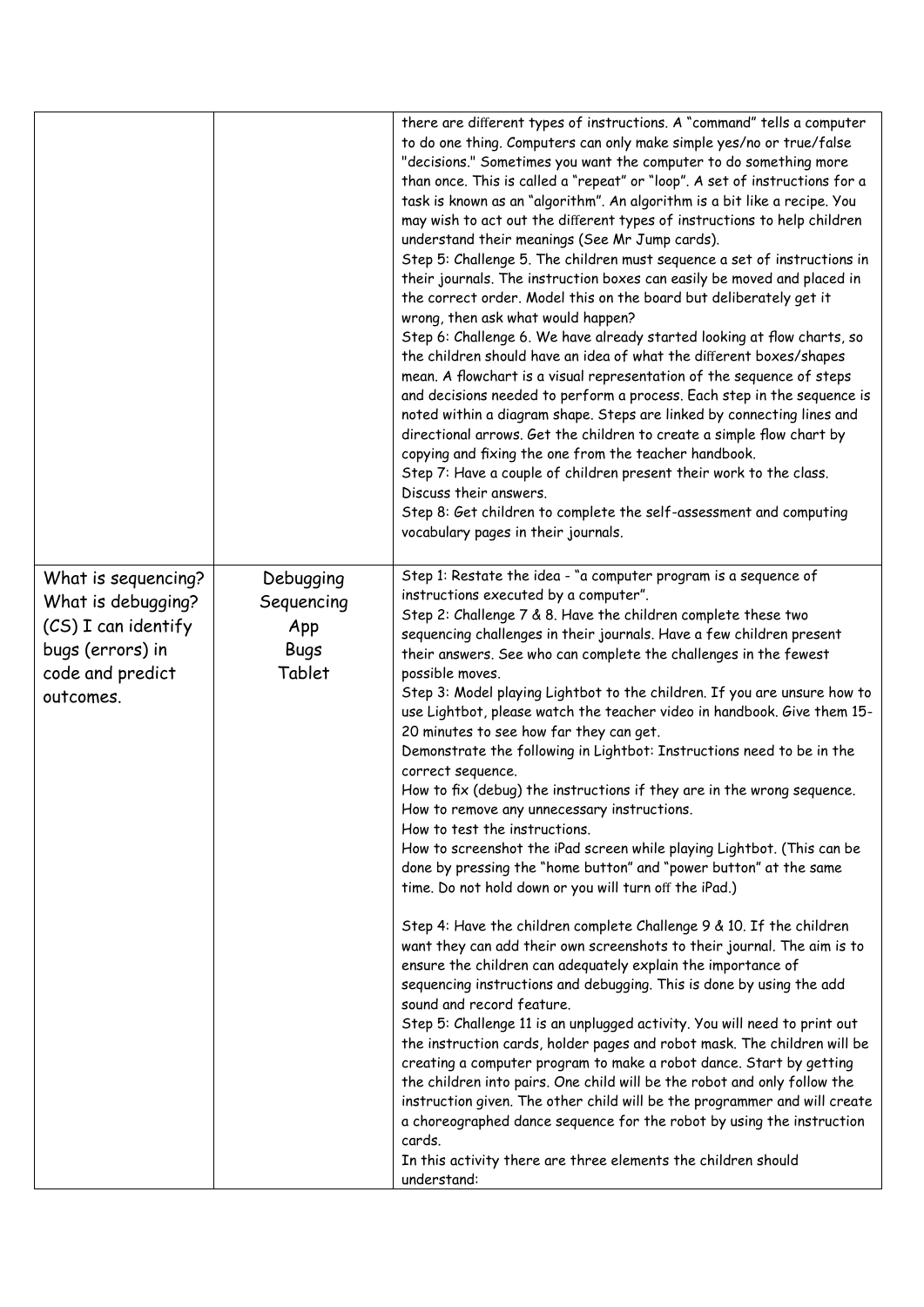| What is visual<br>coding?<br>(CS) I understand<br>that I must keep<br>testing my program<br>and I can recognise<br>when I need to<br>debug it. | Visual coding<br>Flow Diagram<br>Conditional<br>Background<br><b>Broadcast</b><br>Screencasts | 1. They are creating a computer program (sequence of instructions<br>executed by a computer) to make a robot dance.<br>2. The child playing the part of the robot must only carry out the<br>instructions given, in the order they are given. Computers need exact<br>instructions.<br>3. Can the programmer predict what will happen? If the dance program<br>doesn't work as they thought it would then it needs to be fixed<br>(debugged).<br>If you wish, the children could choose music to accompany the robot<br>dance. YouTube is ideal for this.<br>Step 6: Challenge 12. They must video their dance routine and discuss<br>sequences and what happened.<br>Step 7: Get children to complete the self-assessment and computing<br>vocabulary pages in their journals.<br>Step 1: Introduce the children to visual coding. Explain there are two<br>types of coding, text-based (instructions are written out) and visual<br>(blocks of code are drag and dropped to create programs).<br>Step 2: Explain to the children that they are going to use an app called<br>Scratch Jr and do some visual coding. Demonstrate the basics of using<br>Scratch Jr, if you have never used it before watch the tutorial video.<br>Then give the children 15 minutes using the app to experiment with<br>visual coding. They are not allowed to add characters or backgrounds,<br>this is about learning what the code blocks do! Get some of the children<br>to showcase what they have made using the visual code blocks.<br>Step 3: Challenge 13 is for the children to complete in their journals.<br>Ask them to "name the different type of categories for the instruction<br>blocks?"<br>Step 4: Challenge 14 asks the children to turn written algorithms into<br>programs. An example answer is in the teacher handbook. Get a couple<br>of children to present their answers and discuss the blocks used. Ask<br>"why would we use a loop instruction?".<br>Step 5: Demonstrate to the children how to add a new sprite<br>(character) in Scratch Jr. Challenge 15 asks the children to turn<br>programs into written algorithms and is for the children to complete in<br>their journals.<br>Step 6: Watch the "how to guide for teachers" video in the teacher's<br>handbook. Ask the children to start a new Scratch Jr project.<br>Demonstrate how to delete the cat, add two new sprites (crab and fish)<br>and then add a background. The challenge for the children is to now use<br>code to get the two characters (sprites) to talk to each other. You may<br>wish to have the children write a short script first. They will encounter<br>problems like how does the second sprite know when the first sprite has<br>finished talking? Have the children reflect on creating this program in<br>their journal. Get them to focus on the fact they had to test the<br>program and then fix or improve their code. Step 7: Have a couple of<br>children present their work to the class. Discuss their answers.<br>Step 8: Get children to complete the self-assessment and computing |
|------------------------------------------------------------------------------------------------------------------------------------------------|-----------------------------------------------------------------------------------------------|--------------------------------------------------------------------------------------------------------------------------------------------------------------------------------------------------------------------------------------------------------------------------------------------------------------------------------------------------------------------------------------------------------------------------------------------------------------------------------------------------------------------------------------------------------------------------------------------------------------------------------------------------------------------------------------------------------------------------------------------------------------------------------------------------------------------------------------------------------------------------------------------------------------------------------------------------------------------------------------------------------------------------------------------------------------------------------------------------------------------------------------------------------------------------------------------------------------------------------------------------------------------------------------------------------------------------------------------------------------------------------------------------------------------------------------------------------------------------------------------------------------------------------------------------------------------------------------------------------------------------------------------------------------------------------------------------------------------------------------------------------------------------------------------------------------------------------------------------------------------------------------------------------------------------------------------------------------------------------------------------------------------------------------------------------------------------------------------------------------------------------------------------------------------------------------------------------------------------------------------------------------------------------------------------------------------------------------------------------------------------------------------------------------------------------------------------------------------------------------------------------------------------------------------------------------------------------------------------------------------------------------------------------------------------------------------------------------------------------------------------------------------------------------------------------------------------------------------------------------------------------------------------------------------------------------------------------------------------------------------------------------------------------------------------------------------------------------------------------|
|                                                                                                                                                |                                                                                               | vocabulary pages in their journals.                                                                                                                                                                                                                                                                                                                                                                                                                                                                                                                                                                                                                                                                                                                                                                                                                                                                                                                                                                                                                                                                                                                                                                                                                                                                                                                                                                                                                                                                                                                                                                                                                                                                                                                                                                                                                                                                                                                                                                                                                                                                                                                                                                                                                                                                                                                                                                                                                                                                                                                                                                                                                                                                                                                                                                                                                                                                                                                                                                                                                                                                    |
| What is a sprite?<br>What is a repeat<br>command?<br>What is send &<br>receive                                                                 | Input<br>Sprite<br>Program                                                                    | Step 1: Remind children about the computing term, "sprite" (means a<br>character or graphic).<br>Step 2: The children are going to use shapes to create their own robot<br>sprite in Scratch Jr. So ask them to complete the "can you draw the<br>shape" in their learning journal. Have a few children showcase and<br>discuss their work.                                                                                                                                                                                                                                                                                                                                                                                                                                                                                                                                                                                                                                                                                                                                                                                                                                                                                                                                                                                                                                                                                                                                                                                                                                                                                                                                                                                                                                                                                                                                                                                                                                                                                                                                                                                                                                                                                                                                                                                                                                                                                                                                                                                                                                                                                                                                                                                                                                                                                                                                                                                                                                                                                                                                                            |